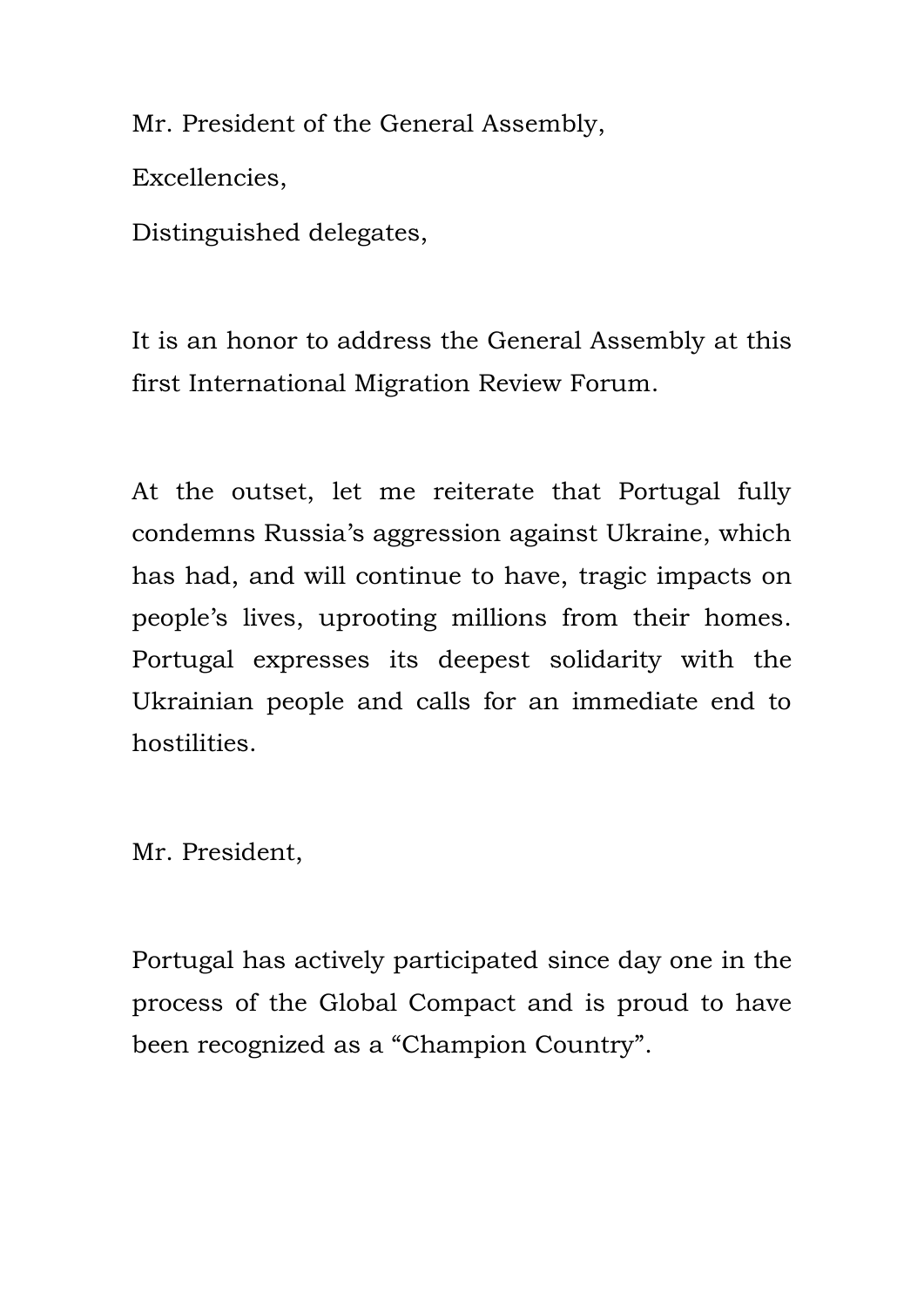We were one of the first countries to develop a National Implementation Plan, involving sixteen Ministries and twenty-eight public services.

Three years after the launch of our Plan, 96% of all its measures are either under implementation or fully achieved. This is reflected in the updated Voluntary National Report, which we have submitted last week.

In this vein, please allow me to share some of the Plan's most relevant milestones so far:

- In response to the Covid-19 pandemic, we enabled the regularization of hundreds of thousands of migrants, and their access to free and universal vaccination.
- We signed a mobility agreement among Member States of the Community of Portuguese Speaking Countries (CPLP) and several bilateral labor mobility agreements with partner countries.
- Last year, we launched a national protocol for the prevention, detection and protection of child victims of Trafficking in Human Beings.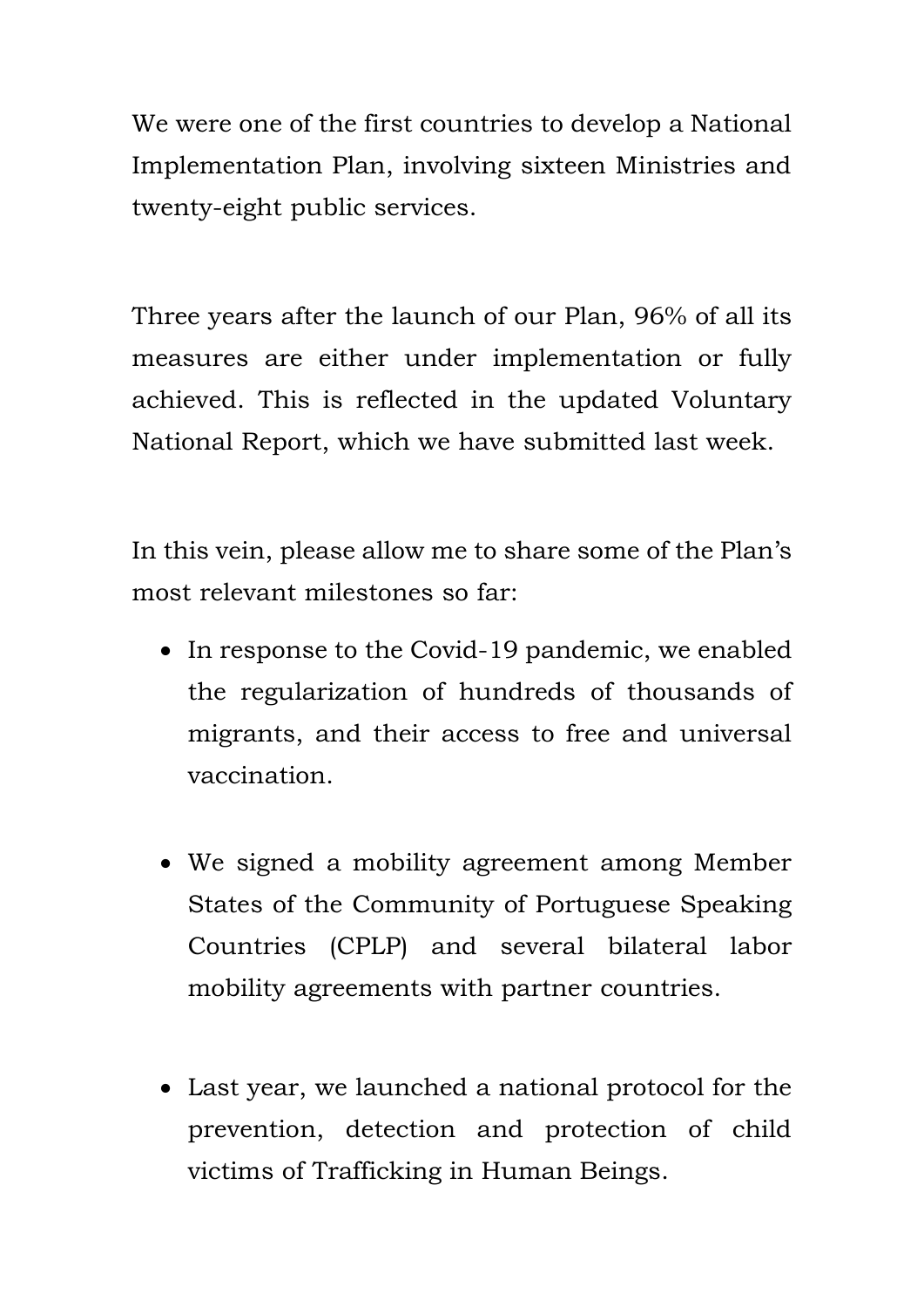• Finally, we developed a consultation process with IOM on the involvement of civil society in the implementation of the Global Compact.

Mr. President,

Four years after the launch of the Global Compact for Migration, Portugal continues to be fully and actively committed to its goals.

This is why we pledge to review our National Implementation Plan of the Global Compact, in line with the priorities of the Progress Declaration we will adopt tomorrow.

We will continue to build upon national policies that promote safe, orderly and regular migration. We will pursue the successful integration of migrants, providing equal opportunities for all.

We continue to believe in the role of multilateralism in migration governance, within the European Union and at the United Nations. We cannot address transnational challenges alone. Migrants are